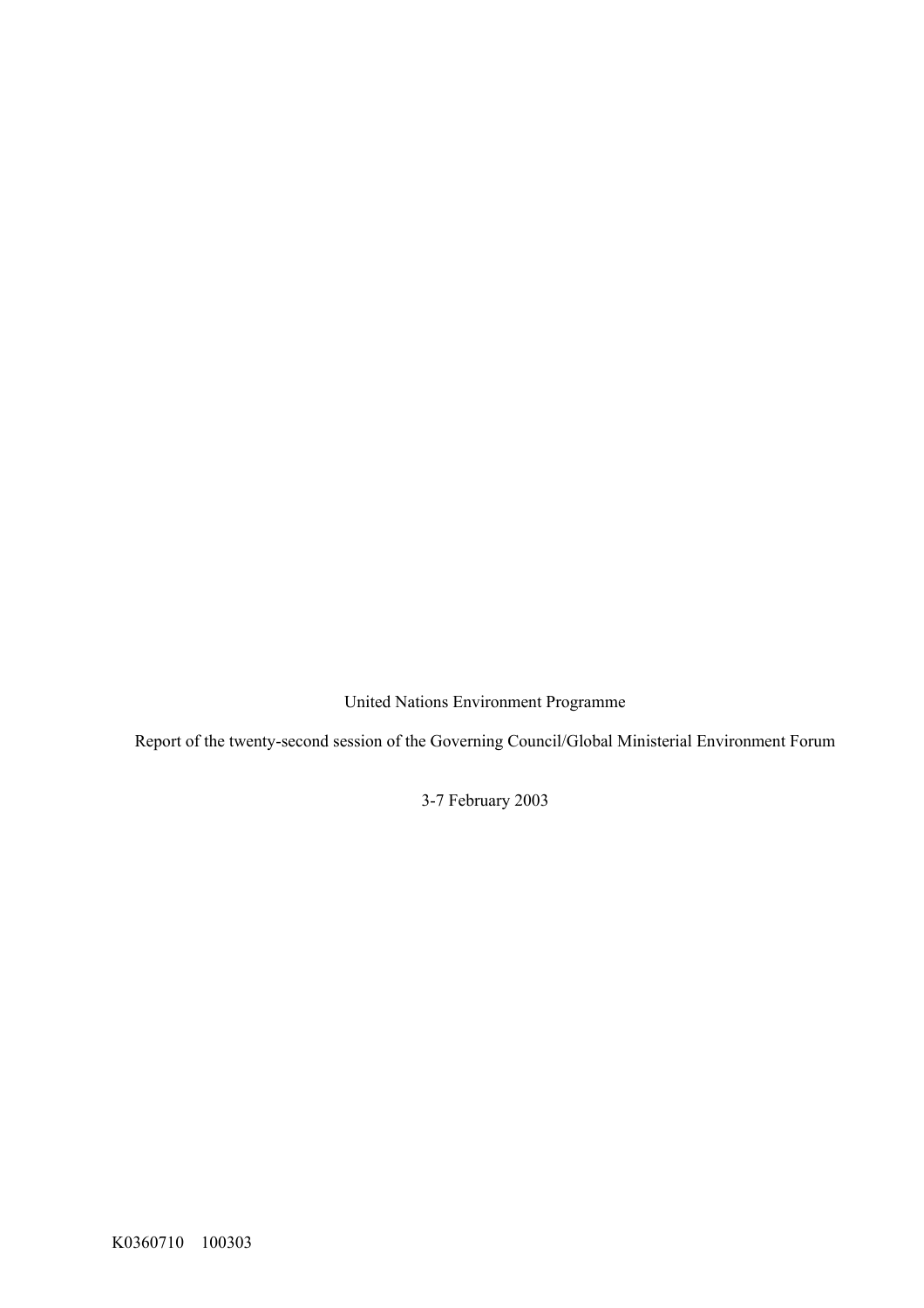# Annex

# DECISIONS ADOPTED BY THE GOVERNING COUNCIL/GLOBAL MINISTERIAL ENVIRONMENT FORUM AT ITS TWENTY-SECOND SESSION

# **Contents**

| Decision No. |                | Title                                                                                                                                                                                                                                                                                                                | Date of adoption | Page |
|--------------|----------------|----------------------------------------------------------------------------------------------------------------------------------------------------------------------------------------------------------------------------------------------------------------------------------------------------------------------|------------------|------|
| 22/1         |                | Early warning, assessment and monitoring                                                                                                                                                                                                                                                                             | 7 February 2003  | 20   |
|              | $\mathbf{I}$ . | Strengthening the scientific base of the United<br>Nations Environment Programme                                                                                                                                                                                                                                     |                  | 20   |
|              | II.            | Global assessment of the state of the marine<br>environment                                                                                                                                                                                                                                                          |                  | 22   |
|              | III.           | United Nations Environment Programme World<br><b>Conservation Monitoring Centre</b>                                                                                                                                                                                                                                  |                  | 23   |
|              | IV.            | Post-conflict environmental assessments                                                                                                                                                                                                                                                                              |                  | 24   |
|              | V.             | Environment in the occupied Palestinian territories                                                                                                                                                                                                                                                                  |                  | 25   |
| 22/2         | Water          |                                                                                                                                                                                                                                                                                                                      | 7 February 2003  | 27   |
|              | $I_{\cdot}$    | Water policy and strategy of the United Nations<br><b>Environment Programme</b>                                                                                                                                                                                                                                      |                  | 27   |
|              | II.            | Global Programme of Action for the Protection of the<br>Marine Environment from Land-based Activities                                                                                                                                                                                                                |                  | 29   |
|              | III.           | Regional Seas Programme                                                                                                                                                                                                                                                                                              |                  | 31   |
|              |                | Regional seas strategies for sustainable<br>A.<br>development                                                                                                                                                                                                                                                        |                  | 31   |
|              |                | Northwest Pacific Action Plan<br><b>B.</b>                                                                                                                                                                                                                                                                           |                  | 33   |
|              |                | C.<br>Northeast Pacific Action Plan - Antigua<br>Guatemala Convention                                                                                                                                                                                                                                                |                  | 34   |
|              |                | D.<br>Abidjan Convention for Cooperation in the<br>Protection, Management and Development of<br>the Marine and Coastal Environment of the<br>West and Central African Region and the<br>Nairobi Convention for the Protection,<br>Management and Development of the Marine<br>and Coastal Environment of the Eastern |                  |      |
|              |                | African Region                                                                                                                                                                                                                                                                                                       |                  | 35   |
|              |                | Ε.<br>South-East Pacific Action Plan - Lima<br>Convention                                                                                                                                                                                                                                                            |                  | 36   |
|              | IV.            | Coral reefs                                                                                                                                                                                                                                                                                                          |                  | 37   |
|              | V.             | Marine safety and protection of the marine<br>environment from accidental pollution                                                                                                                                                                                                                                  |                  | 38   |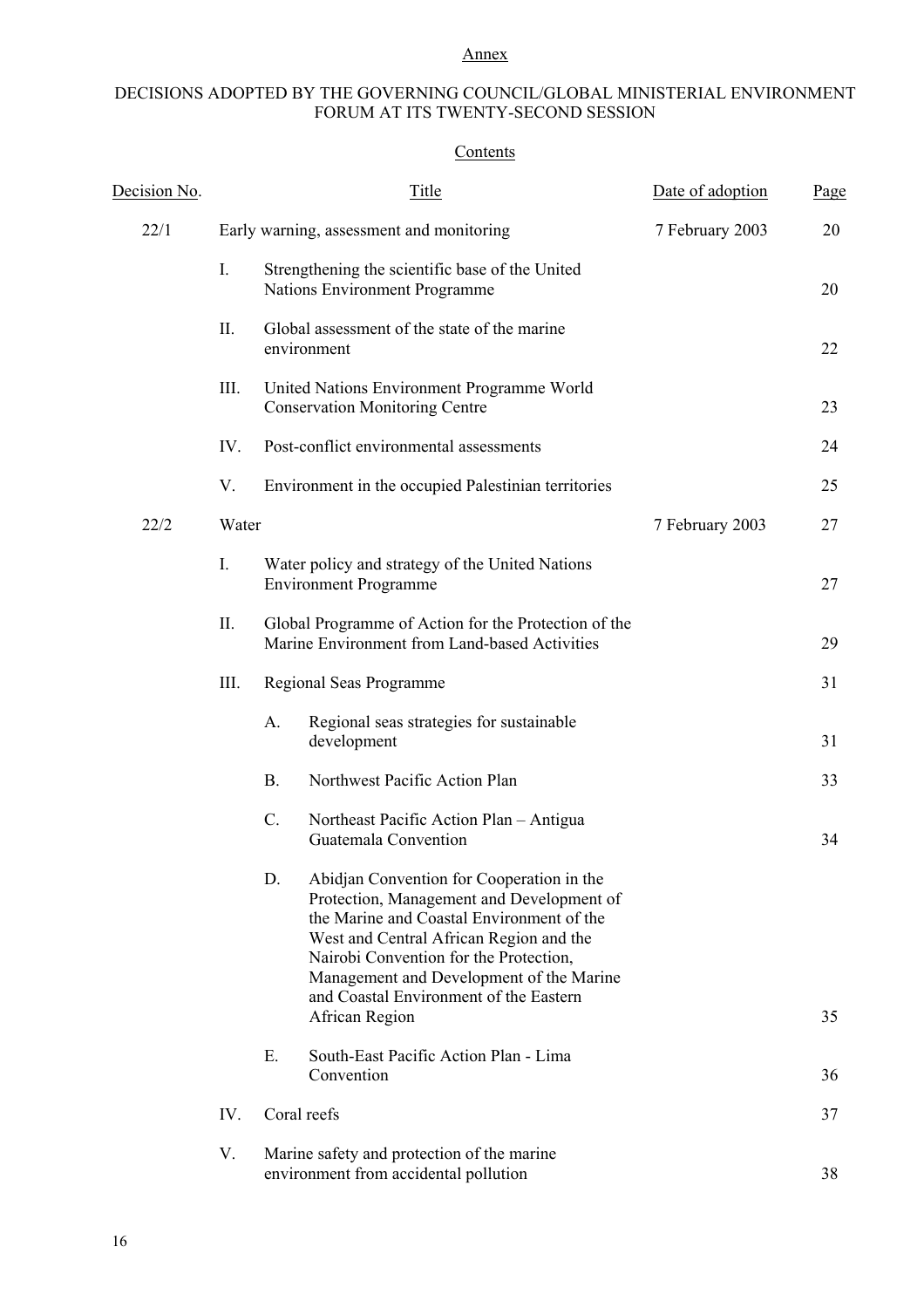## Coral reefs

The Governing Council,

Recalling its decisions18/33 of 26 May 1995, 19/15 of 7 February 1997 and 20/21 of 4 February 1999,

Recalling in particular its decision 21/12 of 9 February 2001,

Noting that while the reports of surveys of the status of the health of the world's coral reefs, including the work of the Global Coral Reef Monitoring Network, the Coral Reef Degradation in the Indian Ocean project and Reef Check indicate a slow recovery on many of the world's most damaged coral reefs, from both anthropogenic and natural impacts, there is generally a continuing decline in coral reef health, particularly with respect to fish and shellfish stocks and continuing vulnerability as a result of human activities,

Acknowledging the pioneering and continuing role of the International Coral Reef Initiative both in raising awareness of the decline of coral reefs and in initiating action to address that decline, including through recent regional workshops in Cebu, Philippines, Maputo and Cancun, Mexico,

Anxious to ensure that the United Nations Environment Programme makes optimal use of its scientific and technical resources in coral reef work

Underscoring the need to address the problems faced by developing countries with regard to the impacts of coral reef degradation on vulnerable coastal communities and their subsistence,

Recognizing the progress made in strengthening the International Coral Reef Action Network partnership, and its initial progress in implementing coral reef management action since the main phase of the project commenced in June 2001,

Noting with approval that the expansion of the International Coral Reef Action Network as a type two partnership to embrace the Regional Organization for the Protection of the Marine Environment, the Regional Organization for the Conservation of the Marine Environment of the Red Sea and the Gulf of Aden and South Asia Cooperative Environment Programme was announced during the World Summit on Sustainable Development,

Considering that the success of the International Coral Reef Action Network relies on a close working relationship and lasting cooperation with civil society, particularly the tourism and fisheries industries, and their international organizations,

Noting that many Governing Council member countries are parties to multilateral environmental agreements as well as to the International Coral Reef Initiative, and recognizing the need to improve coordination of work programmes related to coral reefs under those agreements,

1. Extends the scope of its decision 21/12 to cover the period 2003-2004;

2. Requests the Executive Director to provide continued support to the International Coral Reef Initiative to enhance its development and impact;